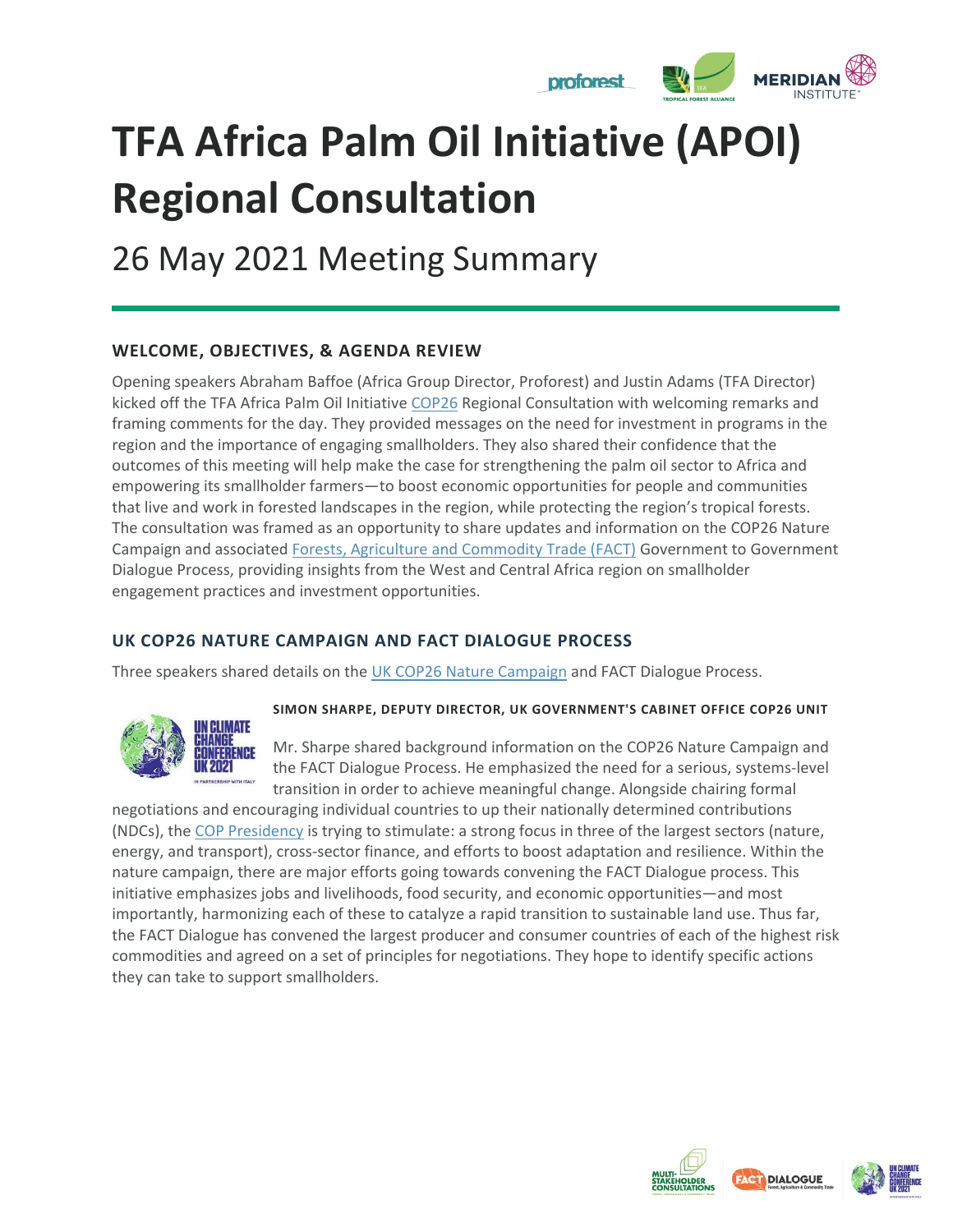

#### **SABALI MESCHI, TFA AFRICA LEAD, TROPICAL FOREST ALLIANCE**

Ms. Meschi gave an overview of the [Multistakeholder Consultations](https://www.tropicalforestalliance.org/en/collective-action-agenda/cop26/about) TFA is convening and facilitating to collect feedback from stakeholders across all sectors

TROPICAL FOREST ALLIANCE to inform the government to government discussions associated with the FACT dialogue. This meeting was intended to provide regional insights into the government to government process. Overall, the role of the Multistakeholder track is to advise the Dialogue, mobilize action, and champion progress. Smallholder support includes facilitating participation in markets; increasing access to finance to support stewardship, land management and productivity; supporting productivity improvements and access to technology; and enabling cooperation and partnership between countries.

# the sustainable trade initiative

# **RUCHIRA JOSHI UK COUNTRY DIRECTOR, IDH THE SUSTAINABLE TRADE INITIATIVE**

Ms. Joshi spoke on the Multistakeholder Smallholder Thematic Deep Dive for FACT, which IDH is facilitating. IDH's approach is to convene leaders to identify concrete gaps and solutions, focus on transition to new production systems, and ensure solutions address both nature protection and agriculture production. They have facilitated one-on-one consultations with key parties to identify what the focus of the discussions should be. Through these consultations, investment has emerged as a topic of priority, specifically the need to increase smallholders' access to finance. Close to 90% of smallholder farmers do not have access to formal finance—and given that the agriculture sector must address demand for 50% more food while reducing emissions by two-thirds, providing smallholders with more access to information and capital can help bring about systemic-level transformation. To give context on the scale of this challenge, Joshi shared the total gap of smallholder financing is \$240 billion. Going forward, an overarching goal is creating access to credit and sharing information with millions of smallholders to reward them for being climate and forest guardians.

## **ENGAGING PALM OIL & COCOA SMALLHOLDERS – CROSS SECTOR PERSPECTIVES PANEL**

Panelists from the public, private, and financial sector shared insights from engagement and investment in smallholder-related efforts in West and Central Africa.



#### **ME KOUAKOU, SENIOR RESEARCH FELLOW & COORDINATOR OF PROFESSIONAL AGRICULTURE ORGANIZATIONS, LE CONSEIL DU CAFÉ-CACAO**

Me Kouakou spoke on how the [Farm and Coop Investment Program](https://www.idhsustainabletrade.com/initiative/farm-cooperative-investment-program/) (FCIP) has been an example of public-private sector collaboration and how this program has been successful in supporting smallholders. In Cote d'Ivoire, a prominent feature of cocoa farming is

family farms of 2-3 hectares. These smallholders earn less than 2,000 euros a year and live in a state of poverty, taking care of an average of ten people per family. To improve their livelihood, they need support—with the goal of transitioning them from being small farmers to small entrepreneurs. To facilitate this support, the Conseil Du Café-Cacao has put in place an investment program allowing smallholders to work with microfinance institutions to develop products that uniquely fit the farmers' needs (e.g., school credits or grants, loans to cover basic necessities). These products are designed to free-up income that can then be invested in the farm to improve yields and living conditions. Additionally, this program has allowed them to use technical advances through the digitization of loans, which has created guaranteed income for producers.



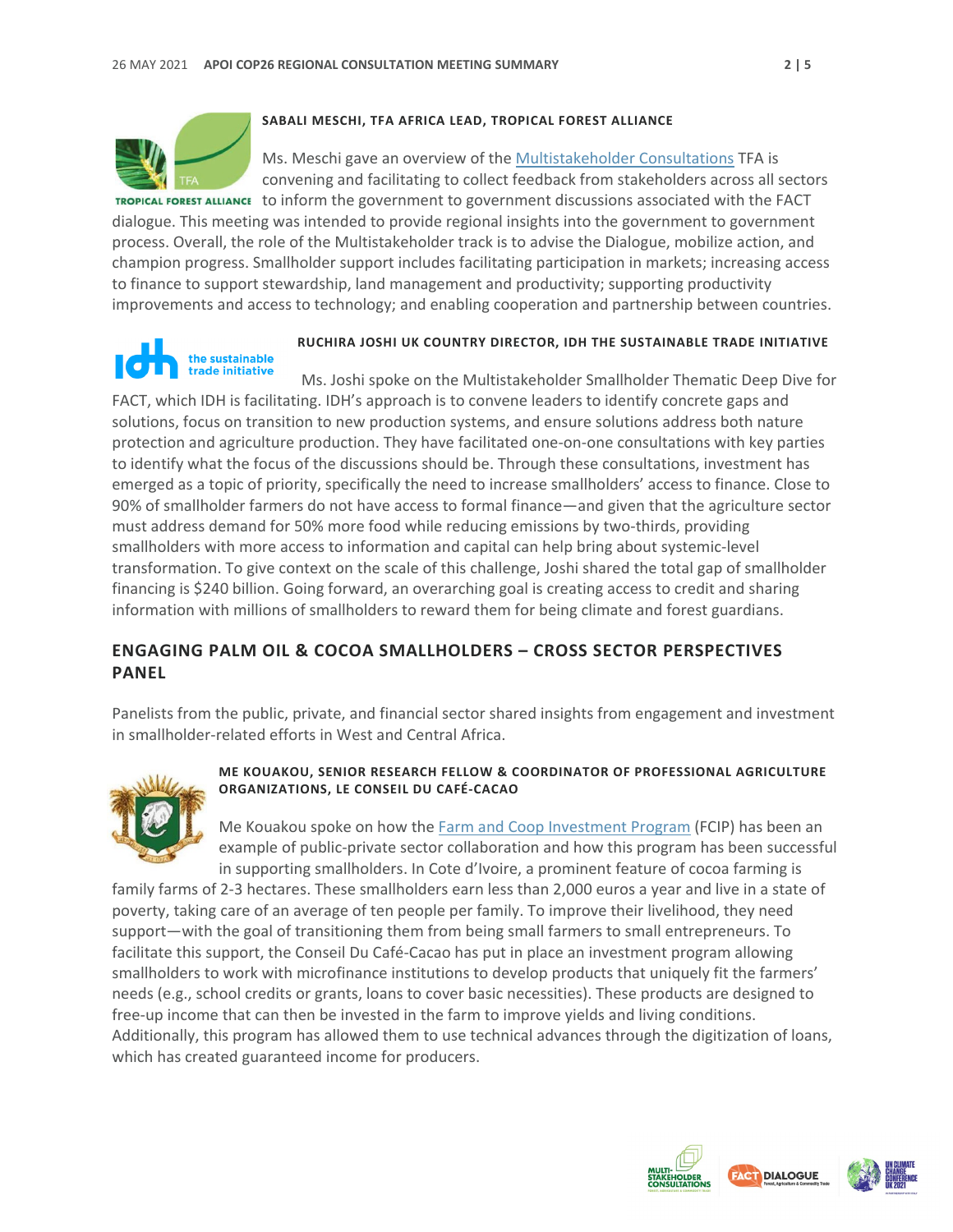# **TOUTON**

#### **ERNEST DWAMENA, COUNTRY MANAGER, SUSTAINABLE SOURCING, TOUTON GHANA**

Ernest Dwamena spoke to ways in which companies can help support smallholders in the region. He has helped farmers organize themselves better and improve their productivity and livelihoods. He created a diagnostic tool to assess farms in the form of a sustainability compliance framework and farm development plan, which looks at challenges farmers face and recommends remediation actions. For him, the key challenge is addressing the finance gap—when there is no financing, there is no way the farmer or coop / group will be able to implement recommendations from the tool.



#### **PETER UMUNAY, FOREST AND CLIMATE CHANGE, UNEP FINANCE INITIATIVE**

Peter Umunay spoke on what approaches UNEP FI has been supporting through projects such as ["1 for 20 Partnership"](https://www.euredd.efi.int/publications/1-for-20-partnership) and ["Restoration Factory.](https://programs.bridgeforbillions.org/restoration-factory-program/)" The goal of this

and other similar programs is promoting sustainable financing mechanisms and mobilizing investment for deforestation-free commodity supply chains to reduce deforestation. UNEP FI has worked to develop economic models to understand the factors that can facilitate effective decision-making and activate investments on cocoa. In these models, they looked at whether they can simultaneously support economic diversification by expanding income sources of producers, while also making progress on environmental issues and tackling deforestation. They are also working to match-up private sector investments to achieve funding at scale; to increase market access for smallholders; and to demonstrate to the private sector that they can invest in sustainable production and continue to make profits off of those investments.



# **CHRISTIANE PAULE KONAN, LEGAL AND COMPLIANCE MANAGER, GREEN INVEST AFRICA**

Christiane Paule Konan spoke about Green Invest Africa's unique commitments to developing the green economy in Africa and how the institution is supporting

smallholder engagement in deforestation-free value chains. Green Invest has a strategy based on mobilizing all chains in society and using all levers so they can have a positive impact on even the smallest of farmers. Their approach aims to intervene 1) downstream through cooperating with the public sector and public companies, compiling indexes, and banking, and 2) upstream through work with local communities and smallholder farmers in the field to leverage local expertise (e.g., on training, silviculture, green projects). Konan attributes Green Invest's innovation to this strategy of working with actors across the value chain. Presently, Green Invest is looking to scale up their initiatives, including through digitizing payments, making sure they can train people in field, and facilitating greater inclusion and access to microcredits.



#### **LADÉ ARABA, MANAGING DIRECTOR, AFRICA, CONVERGENCE**

Ladé Araba spoke to ways in which blended finance can provide opportunities to close the agriculture financing gap, scale up private sector investment, and provide

innovative solutions to smallholders. She emphasized the need to think about scale, especially when aiming to attract private finance; taking asymmetries and uncertainty into consideration when thinking about reallocating risks; and facilitating the two most frequently used blended archetypes, concessional capital and technical assistance.



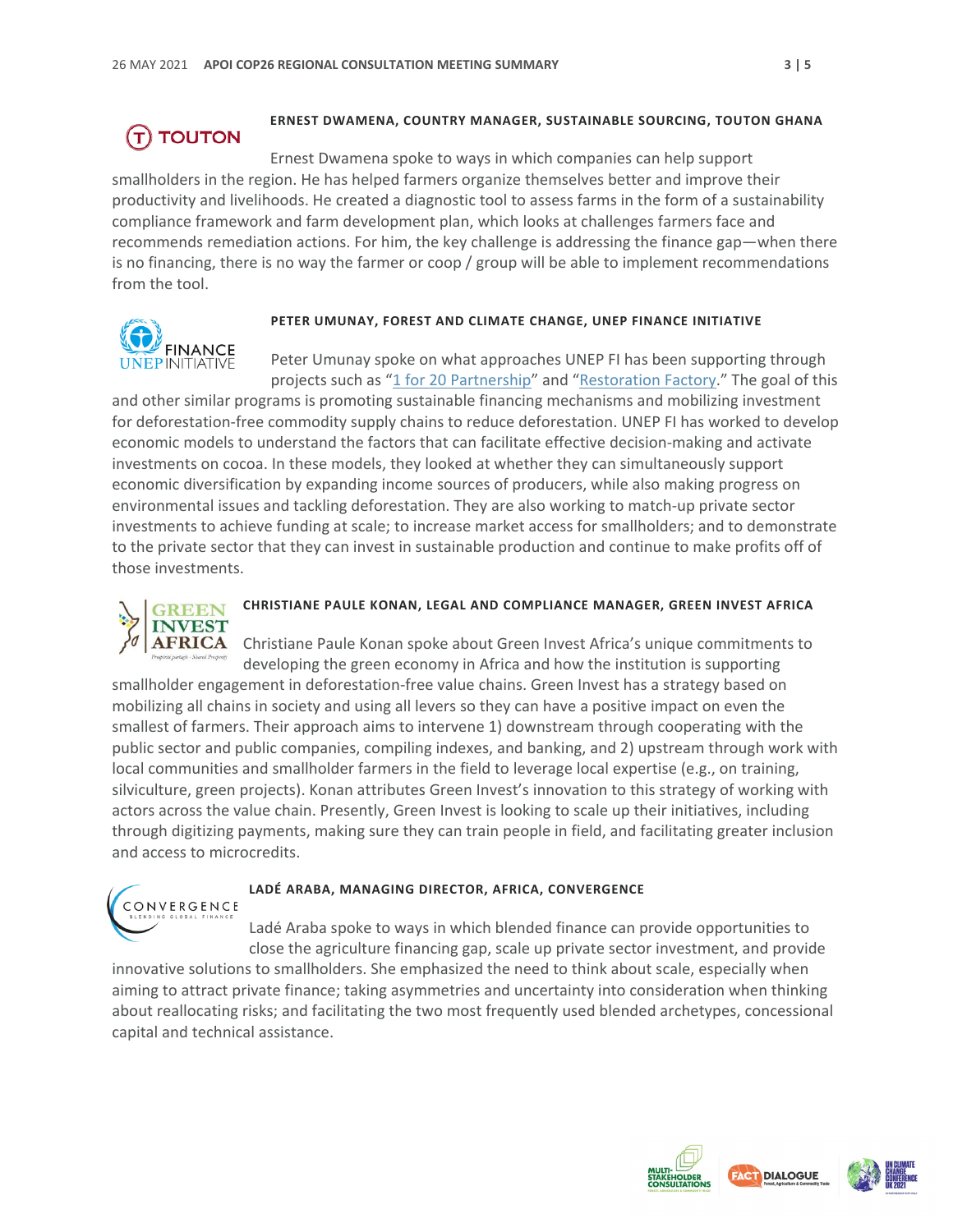# **SMALL GROUP DISCUSSIONS & REPORT-OUTS**

Following the panel, participants broke into five small groups to discuss the specific needs smallholders are facing in the region and identify projects working to address these needs that are ripe for investment. They focused on the following three questions:

- **•** What are solutions to addressing the needs of smallholders in the region? Who needs to be involved in implementing those solutions?
- **•** What smallholder-related projects / schemes / models are you aware of in the region that could be scaled / replicated and/or require further investment?
- **•** What is the most important message you want to deliver to the FACT dialogues about the needs of smallholders in West and Central Africa?

Each group reported out on their discussion and shared the most important messages they wanted to deliver to the FACT Dialogue. These key messages included:

- **•** Support for smallholders exists but is not well coordinated. The regional market is there, but without access to institutions and coordination, smallholders may not be able to reach the market.
- **•** Supporting smallholders needs collaboration from the private sector, NGOs, and government and requires long-term commitment. Banks and financial institutions have a critical role to play, and the public sector must provide an adequate framework and create guarantees on investments.
- **•** It is essential to collect and organize data on smallholders and their needs. The government needs this information to identify smallholders and build solutions that can truly address their needs.
- **•** There is a need to differentiate between smallholders involved in supply chains and those who are not involved in supply chains. In general, there has been significant progress with smallholders in supply chains, with promising initiatives that can be scaled up. However, for those who are not involved in supply chains, solutions are and will be diverse and more complex. Thus, we need two processes to think about supporting smallholders—one for those within the supply chain and one for those outside of it.
- **•** In general, scale and timeframe are important to consider when thinking about providing support to smallholders. The scale of support must be large enough to prove significant impact, and timeframes must consider the need to show timely fruition of interventions.
- **•** There must be mechanisms to stabilize costs and more equitably distribute them across the supply chain so that actors can make longer-term investments and achieve more stability.
- **•** Implementing best management practices and building farmer capacity are essential in all smallholder support. Smallholders should be centered throughout the process and be involved from the start to ensure programs are accurately addressing needs. Likewise, smallholders need assistance to organize into groups and receive training on the business side of production to maximize the impact of additional support.